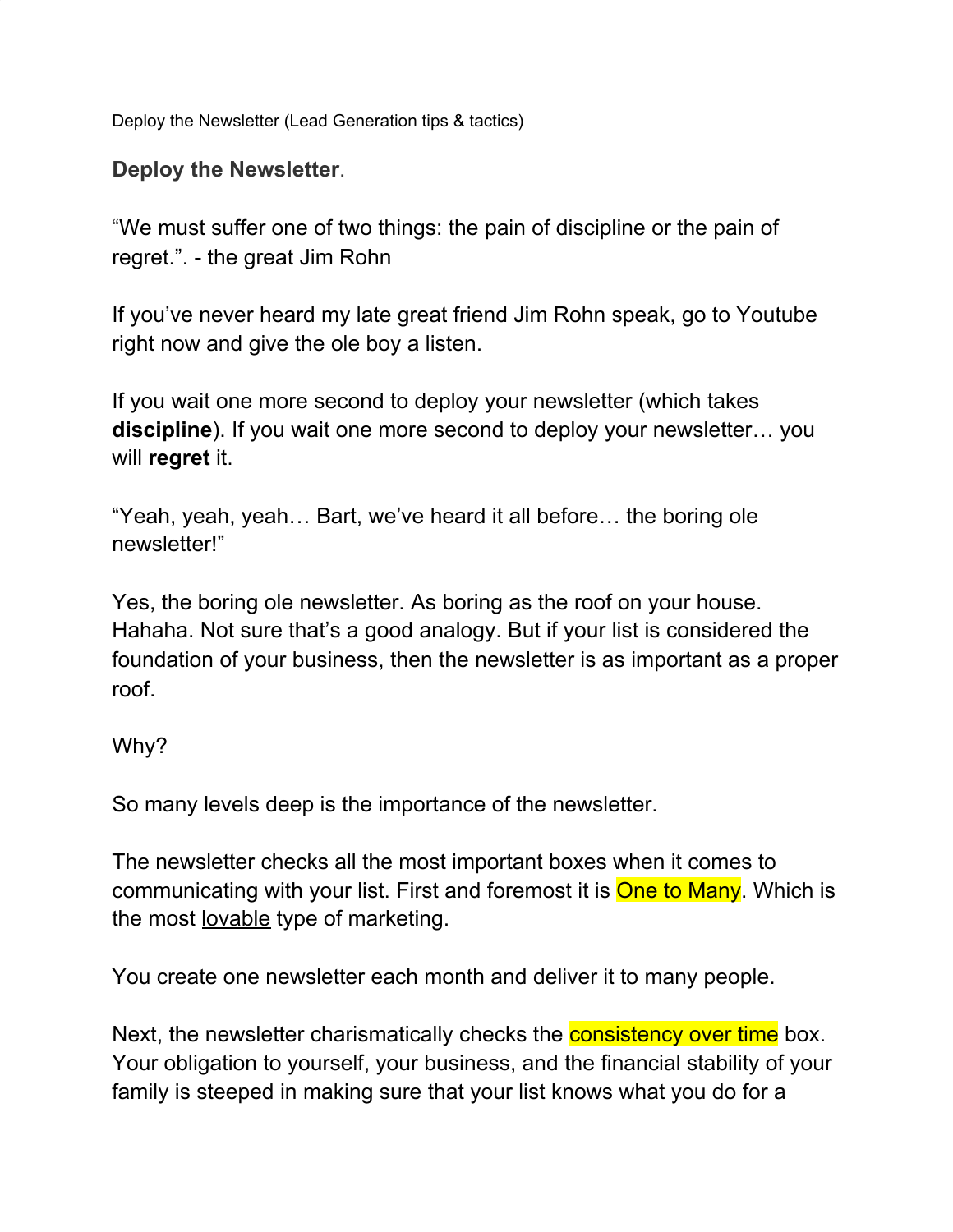living, and the ways in which to do business with you and refer business to you.

You cannot expect your list to figure it out on their own. They owe you nothing. You owe them everything. When you deliver your newsletter to their mailbox consistently over time, you create a psychological connection with the recipient.

One of the connections made over time, is that you're reliable. People want to work with reliable real estate agents.

The newsletter provides a vehicle for One to Many marketing, consistent communication over time. Communication that includes clear instructions on how to do business with you and how to refer business to you.

The newsletter is the linchpin in your no bootysmooching based business model. You have no choice but to embrace the life altering concept of one to many marketing into your life or you will smooch booty forever.

In this conversation I wanted to share my newsletter related business statistics with you… so that you can judge for yourself.

The statistics I'm about to share with you are the number of homes sold and percentage of those homes sold that were sphere of influence transactions.

Sphere of influence, database, ya know… the list.

Let's dive right into it.

The year before launching the newsletter we sold 151 homes - 37% of which were sphere of influence.

First full year after launching the newsletter, we sold 208 homes - 59% of which were sphere of influence.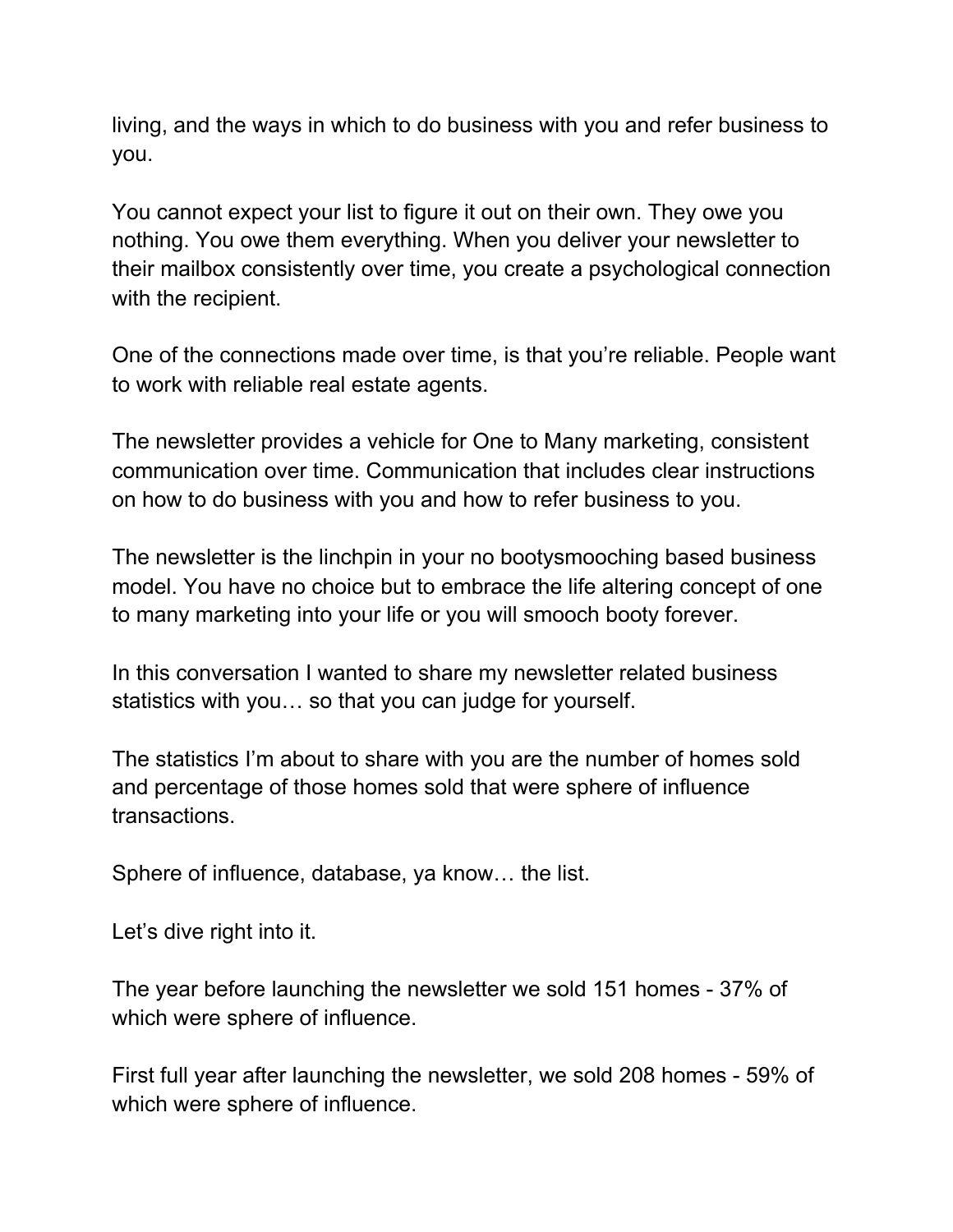Second full year, 263 homes sold - 67% of which were sphere of influence. Third full year with the newsletter, 468 homes sold, 63% sphere of influence related transactions.

Here's another entirely important point.

List size. In year one of the newsletter launch my mailing list for the newsletter was 500 people. Year two, one thousand people. Year three, twenty four hundred people.

Hello… do you see the magical magnificence in these miraculous mumblings?

Here's the life changing proclamation, from my honest and accurate opinion…

With a printed monthly newsletter, you can expect to achieve a two percent transaction return in year one. Five percent in year two. And if you're playing your cards right… drumroll please… a ten percent return in year three.

"What in the world does that mean Mister Bart?"

It means this. Mail your printed monthly newsletter to your list of let's say 100 people for an entire year, consistently month after month - and you can expect two transactions from these efforts.

"Uh, Bart two homes sales ain't worth all the effort!"

Hold your horses for a moment my bosom buddy.

Keep you abacus active and let's continue the math.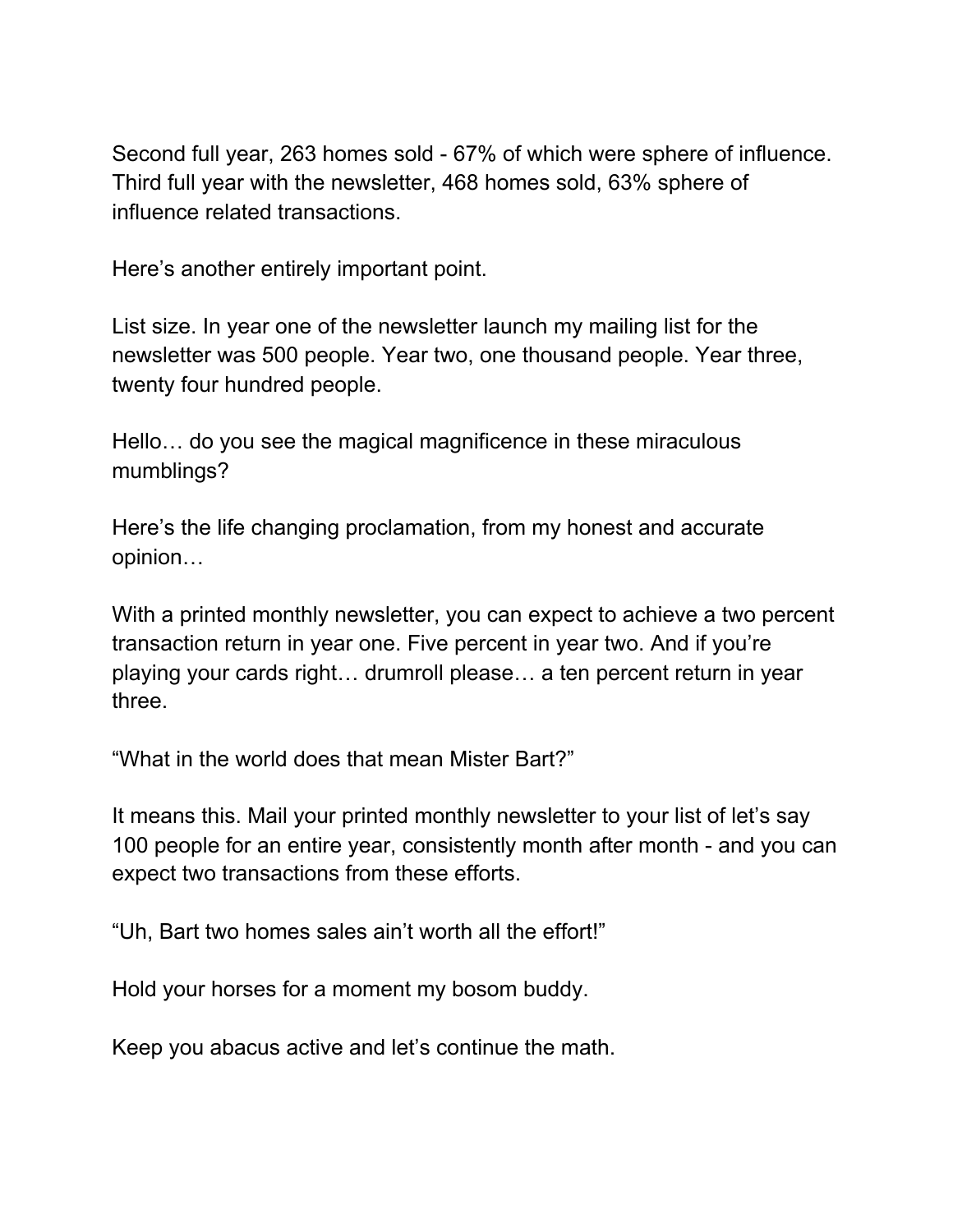In my marketplace, the average transaction side is about \$5,000. So two deals would equal \$10,000. Sending 100 newsletters a month for a year will run you about \$1,200. Would you trade twelve hundred dollars for ten thousand dollars? Of courrrrsssseeeee!

Keeping with the same list size of 100, year two should yield five transactions. That's \$25,000 with the same twelve hundred dollar investment.

Year three, 50 g's returned from the same twelve hundo.

Now, two things to keep in mind. The transactions produced by your newsletter will be a combination of direct deals and referrals. The other consideration to make is the stone cold reality that - results may very.

You may be the most boring person on earth and thus, write the most boring newsletter on the spinning rock. You may decide to write about hot water heater efficiencies instead of your weight loss struggles. People don't give a rat's bootay about water heaters. They give lotsa keister about your real person struggles.

Keep them apples in mind when you finally get off your duff and deliver the newsletter to your hungry list. A list hungry for real communication from a real lovable person. Be that lovable person and commence the launching.

If your abacus is still near you, listen to this…

What if your list was a thousand strong? It would cost you approximately twelve thousand dollars in year one… and return an estimated one hundred thousand dollars.

Year two, same twelve thousand dollar investment should serve you up two hundred and fifty thousand clams. And year three, if you are lovable, entertaining, consistent, and dial in your copywriting skills… your twelve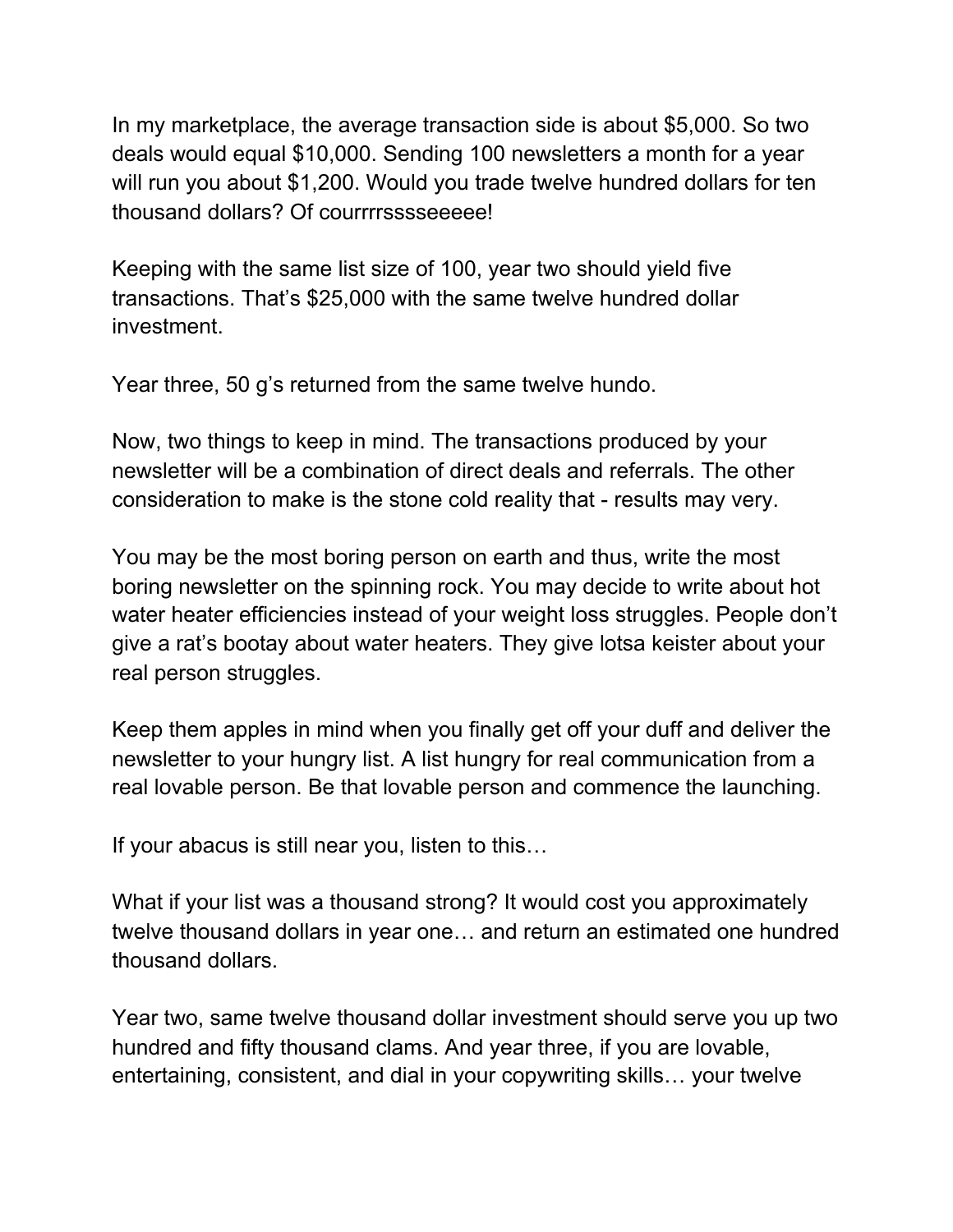thousand dollar investment should yield half a milly money papers to your appreciative pockets.

So if you don't know… now ya know… Neo. (Matrix reference, again)

Well... you're only Neo if you walk through the door, tame the malicious monster and launch the lovable newsletter. Remember this is all only Theory until you put it into Practice. I can only show you the door, you're the one that must walk through.

Now let's hatch a handsome platform for paying every last penny of your priceless publication.

This is a very simple, proven, and powerful plan to pay for the expense of your newsletter.

You simply invite vendors, small businesses, and sales professionals to advertise in your publication.

A simple plan would be to have one page of your newsletter dedicated to advertising. Advertising that directly benefits the newsletter recipient.

Require your advertisers to offer your regal recipients coupons and discounts.

A one page ad section in your newsletter leaves room for twelve business card sized ads. Say you want to simple offset the expense of your 100 person monthly mailing.

Our example math says that your newsletter will run you one dollar per person. So 100 people equals 100 hundred bucks a month.

You can charge your twelve advertisers nine dollars each - per month and not only will you cover the cost of your mailing you will profit eight dollars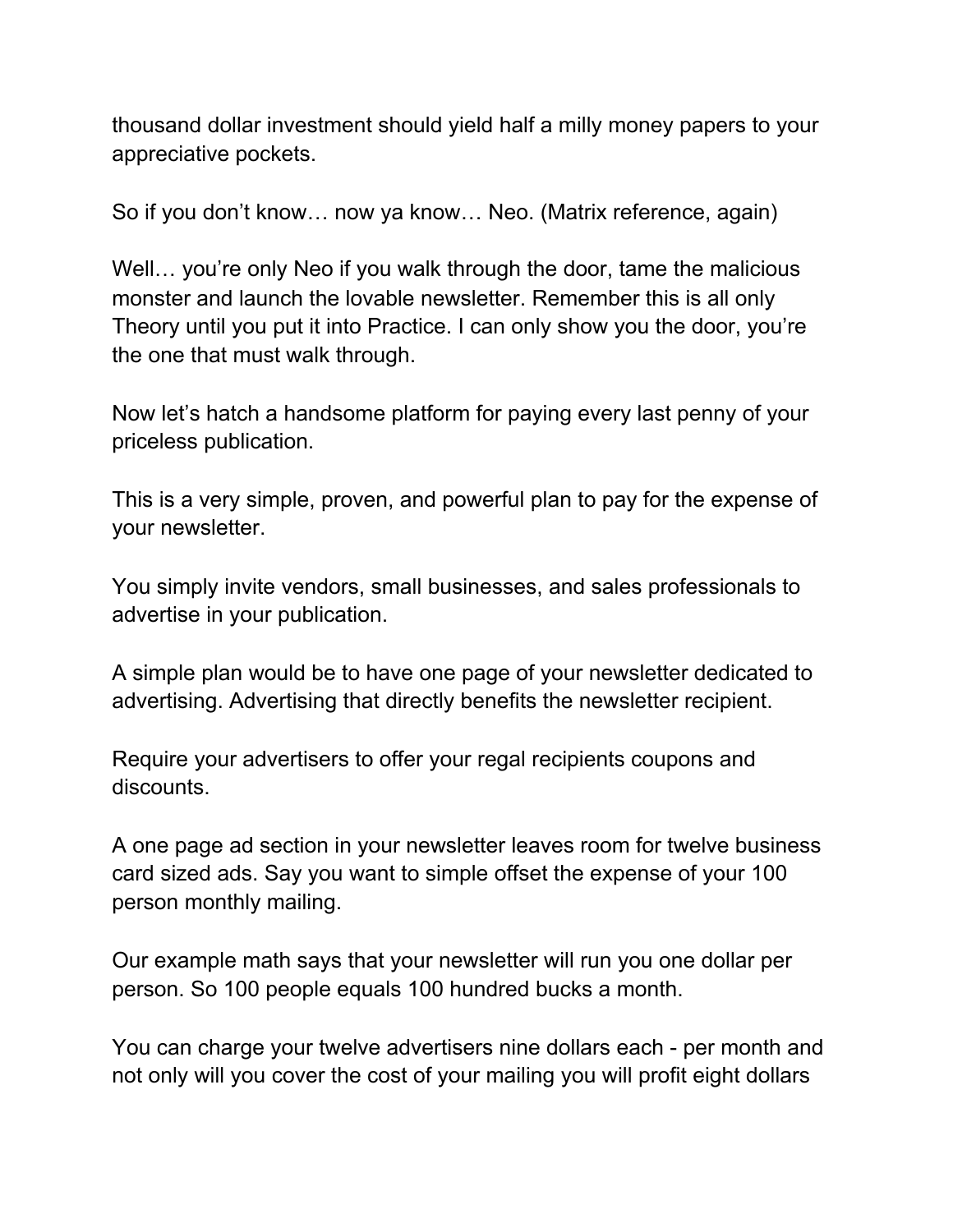each month. Because nine dollars a month times twelve advertisers equals one hundred and eight bones a month.

And who in the world wouldn't want to spend nine bucks a month to enjoy a done for you direct mail advertising sent to real people?

If the lightbulb has luminated above your hairy head… hopefully you're thinking strategically, with leverage, and long term… in doing so, you know you can build a list of a thousand people and find twelve advertisers willing to happily hand over \$99 bucks a month for the privilege of appearing in your publication.

Now you're mailing to a bunch of people each and every month, your cost is not only completely offset - but you are also profiting \$188 a month… and you will experience a one hundred thousand dollar commission windfall by the end of year one, five hundred thousand shekels in year two, and half a million dead presidents in year three.

So if you had an excuse not to launch your newsletter… it is now OVER!

# Move Towards Independence and Away from **Dependence**

Next, here's a two part preface to continue with that I want you to persistently ponder:

One, wealth is not built as a real estate agent helping people buy and sell homes. No. Wealth is built by investing the money you have leftover after helping people buy and sell homes.

The very reason I bought our first rental property at 4412 Flint Lake Gateway in Valparaiso Indiana BEFORE we could afford it.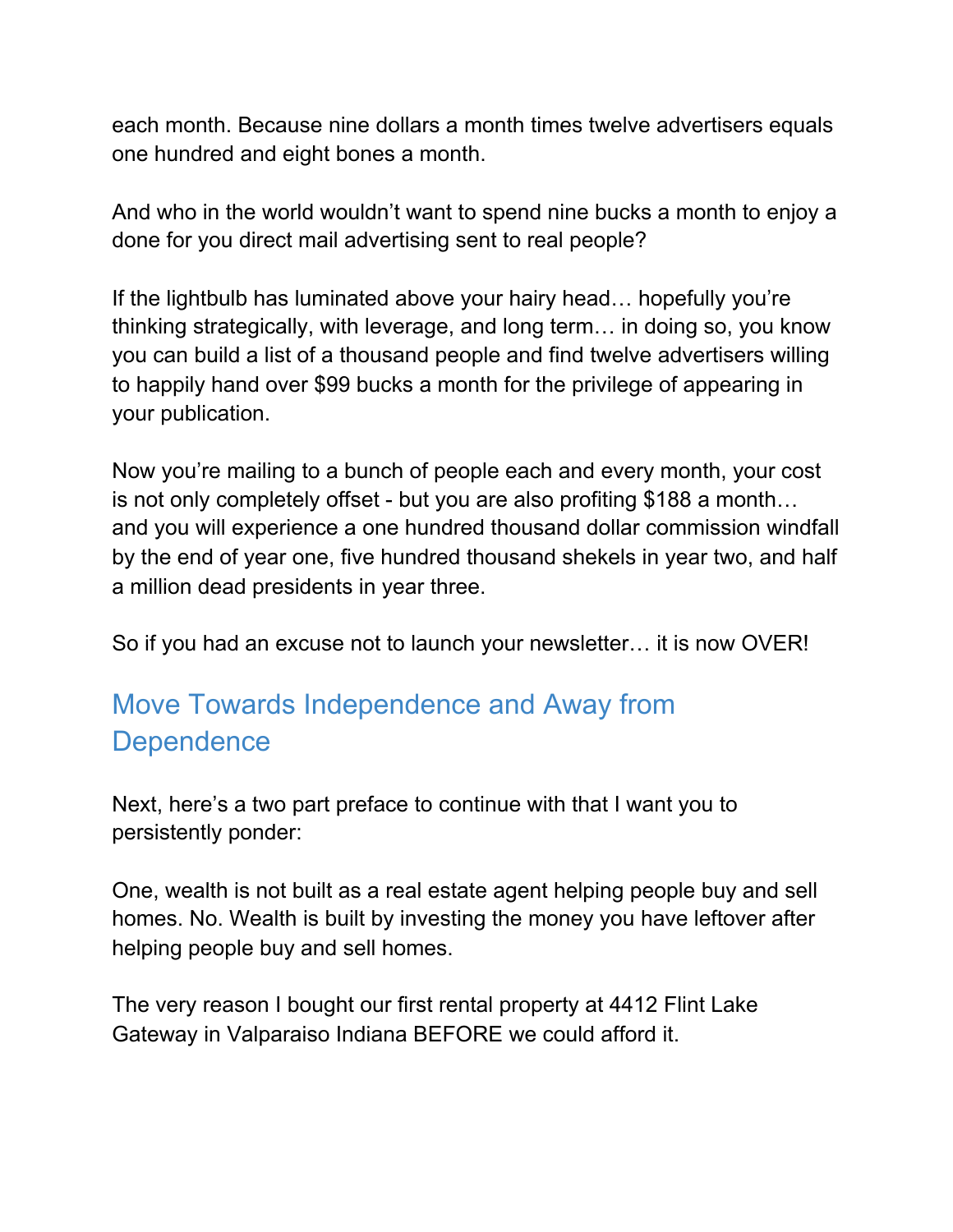My gut told me that the sooner I get started investing in rental real estate the sooner I wouldn't have to be dependent on buyers and sellers.

As a member of the Inner Circle, you have driven the stake into the ground and proclaimed yourself a Lifer. As a Lifer you know we live by strict doctrines that guide us to the Good Life.

One of those doctrines is we step closer and closer to Independence as we fight hard against dependence.

Put that in yer corncob pipe and smoke it!

The second part of the preface is this, Income comes from what you do, make, and sell. Wealth comes from what you own.

Let's continue with the newsletter because I'm not convinced you fully understand the importance of this asset in your business.

## "Houston, we have a problem!"

We have a serious topic to discuss. A murderous elephant is armed and ready for rampage in a room full of innocent unsuspecting agents. This is a topic that not nearly enough real estate agents are talking about, considering, or taking seriously.

The industry is under attack. On many fronts. The most aggressive is by the tech disruptors coming for our cabbage.

The Zillows, and OpenDoors, and Redfins, and you name 'em… they're all lining up because our industry is vulnerable and they smell blood. And like all sharks, when they find the blood… they feed.

Feeding on our innocent necks like a famished vampire.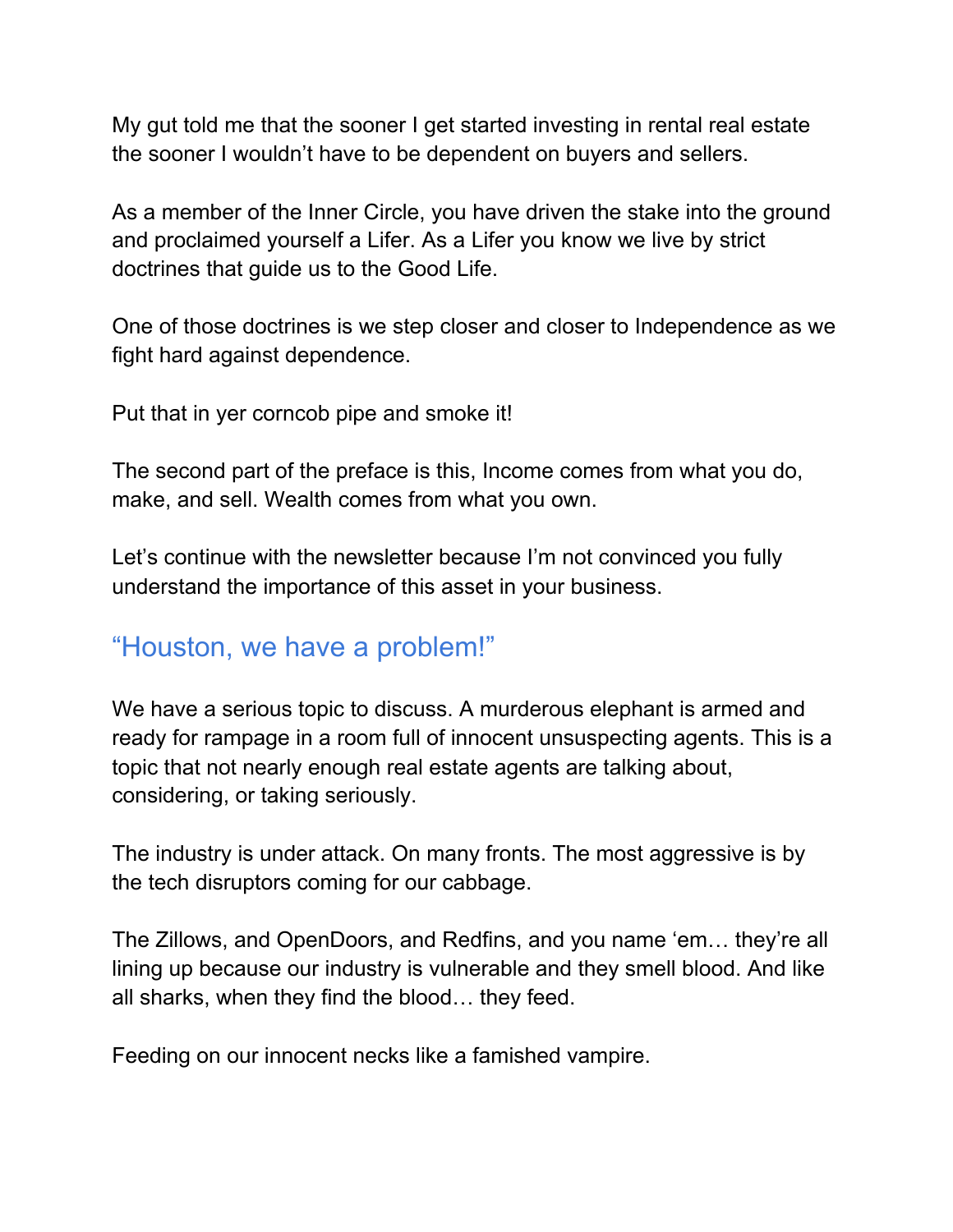Do not take any of this lightly. These guys are all gunning for the dough ray me.

Zillow is already turning on us with the blatant in your face Zillow Offers that cut out the middle man. Me and you… are the middle man. And yes, Zillow comes from a long line of creatures that will bite the hand that first fed them, if they can grab more of the feast even if that leaves us a starving like an Ethiopian child in the 80's… the shark will always bite you.

If you get into the business bed with Zillow, you had better sleep with one eye open.

"Sleep with one eye open… Gripping your pillow tight… Exit light… Enter night… Take my hand… We're off to never-never land!"

You will soon be off to never never land if you don't heed this advantageous advice. If you still sleep on all of these sweet success served sermons that I send to your earholes and eyeballs… you will soon be eradicated!

So we have the bloodthirsty tech disruptors chasing the booty. And now, we have a class action lawsuit to lose sleep on each night. If you pay attention to the real estate agent world, I'm sure you've heard about the lawsuit that has been filed against several prominent companies and some of the larger MLS boards.

If the court rules in favor of the plaintiffs, Realtor associations may very well evaporate, the MLS likely be killed off and the entire infrastructure of residential real estate will have to be rebuilt.

"Okay, Bart… now you've done it… I'm shaking like a leaf on a tree with frenzied fear… you got any good news?"

Yes, I do. Yes, my fine feathered friend… I have very good news.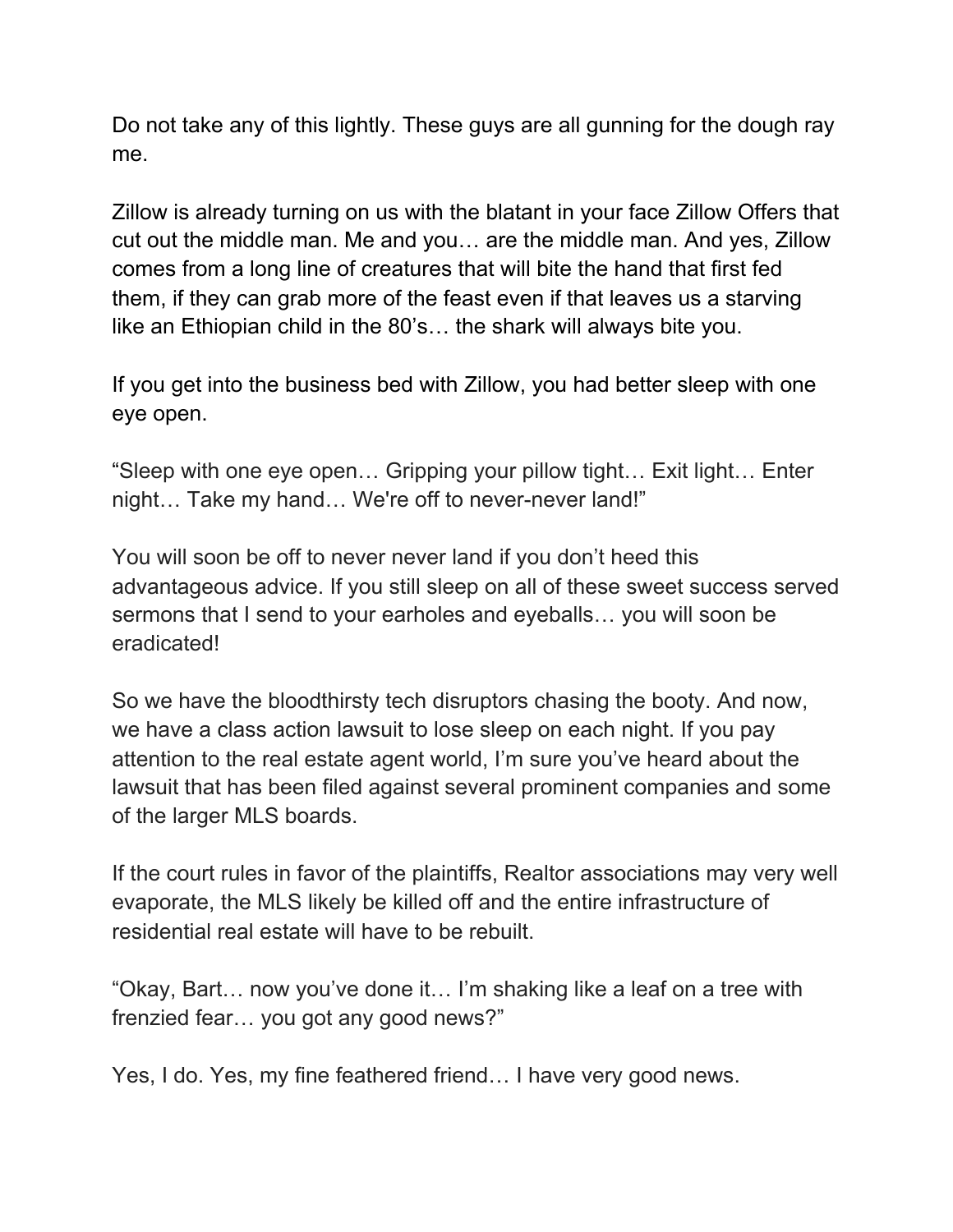"Well, what is it?"

Build the moat.

"You and that moat, what in tarnation are you even talking about?"

My Mission with the Real Estate Good Life is clear and important: help real estate agents reach financial independence.

Why? Because there is no better way to live. And… you never know. One of these tech companies may strike a nerve with the consumer and render our services no longer needed. Just saying… so why in the world would you not immediately begin working towards financial independence?

So with that Mission I strongly encourage you to build a protective moat around your business and a financial moat around your family.

You build a protective moat around your business by building your list and effectively communicating with your list. You communicate best with your list with a printed monthly newsletter.

How?

You deliver your unique lovable, entertaining, and expert personality consistently over time to your list with the **owned asset** of the newsletter. In doing so, you create a necessary differentiation with the recipient of your list.

Remember, on an ongoing basis we must be answering two very persistent questions that exist within the ego mangled mind of our potential clients.

One, "What's in it for me?"

And two, "Why should I do business with you instead of the thousands and thousands of other real estate agents within the marketplace?"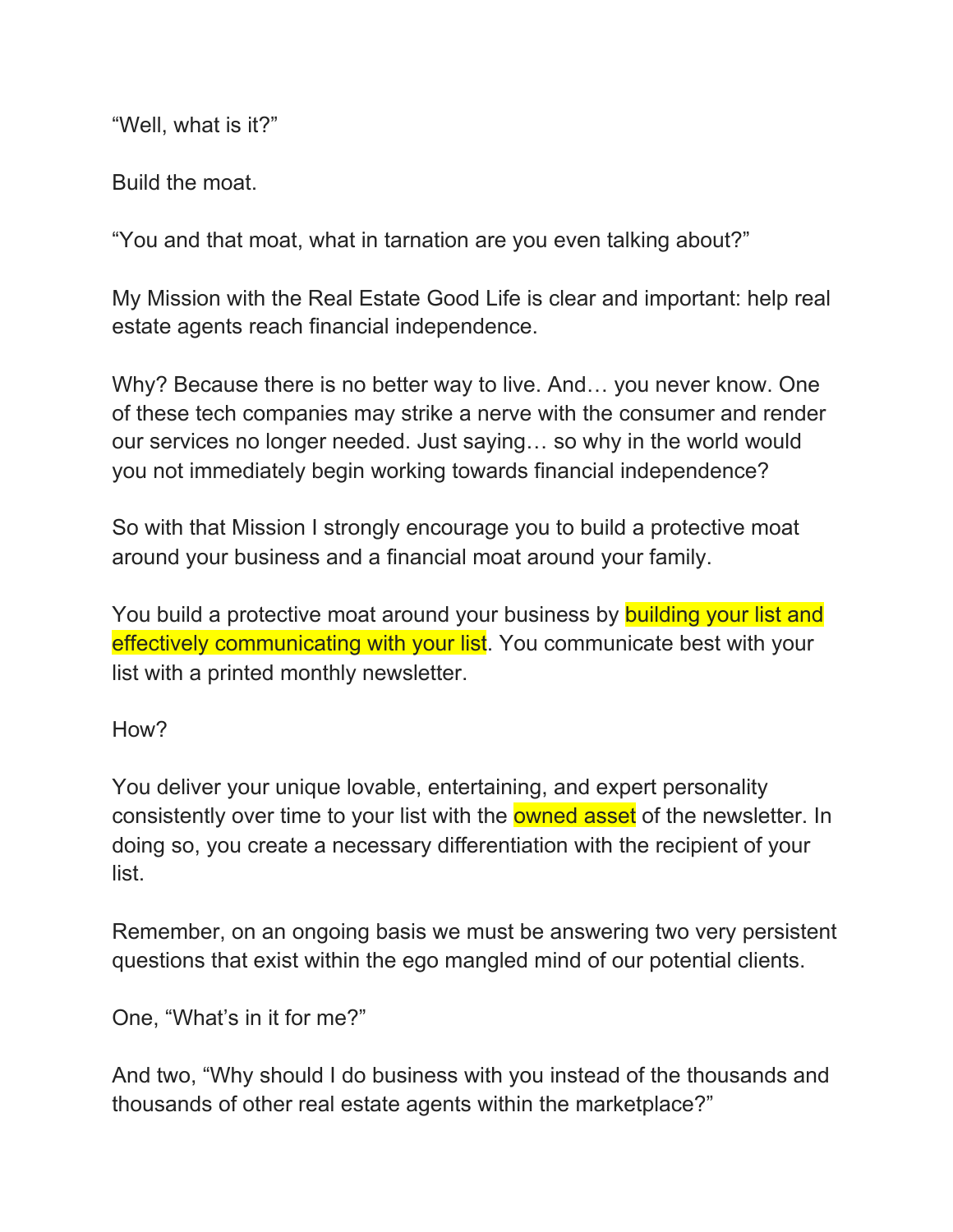As an industry we do a horrific job differentiating ourselves from the herd of run of the mill mediocre agents that exist as competition.

Differentiation is becoming increasingly more difficult to accomplish, a mountain made much steeper and challenging by the Facebook, the Twitter, the Youtube, and the Instagram.

Any clown car full of phoney agents can slide up on the social media and make themselves look amazing. How's the public that only buys and sells a home every seven years or so… how are they to know the difference?

You, my Good Life friend must start getting this right immediately. Being just like or no different in perception than the run of the mill bozo agent does not provide firm footing for the construction of the moat.

Only by being You, in a category of your invention, with a media and asset that you own… can you create and then sustain any real success in this business. There's not much point in building any other kind of success.

The newsletter is a media asset that you own. As far as I can predict, the mail will continue to be delivered in snow, rain, heat, and the gloom of night.

Your message on Facebook can be deplatformed at any time. You have no control. Zillow can bite your hand that feeds it and then rip your arm off and beat you with it… hahahahaha!!! You have no control.

Your email may or may not show up in your list's Inbox. Maybe skirted to Junk or Spam. And even when it is delivered, what is the open rate compared to real, tangible, delivered to the least crowded inbox… the mailbox… open rate? That mail, ALL gets at least a once over. Not your email.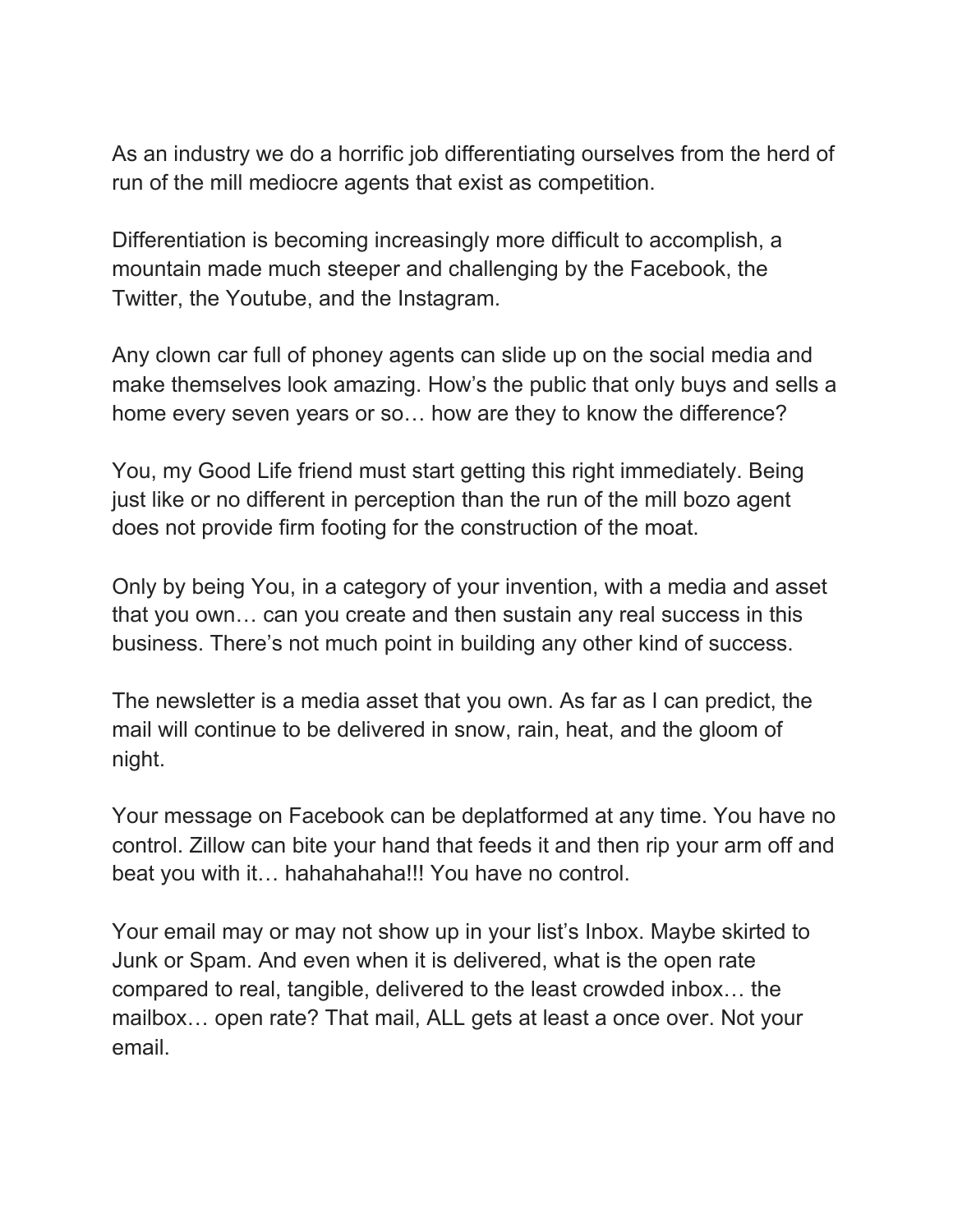I'll leave you with this thought… we have no real longterm security within the real estate sales business these days. Big time Wall Street money is placing bet after bet that someone soon will figure out how to extract the money from our pockets and vacuum the dead presidents directly from our dungarees.

The only thing we can do is to position and differentiate ourselves so that if agents begin to face extinction we will be the last to go.

All the while we are completing the financial moat around our family with the foolproof fundamentals of financial independence.

Please take these words seriously. Do not bury your head for one more sedentary second.

Deploy the newsletter now.

## Beat That Dead Horse!

Just in case this horse isn't dead… let's beat it some mo! Hahahaha!

Before we move on to the next lead generation tip, let's discuss the spinoff benefit of the newsletter. This is for those Lifer's who will launch the newsletter and offset the cost by creating an advantageous archive of advertisers.

Those advertisers will be added to your newsletter mailing list. So by incredible insight you will wrap them in rapport with your words and encourage their participation in the construction of your moat surrounded lovable business.

As a Lifer you build your list… continuously over time. Who better to build your list with?